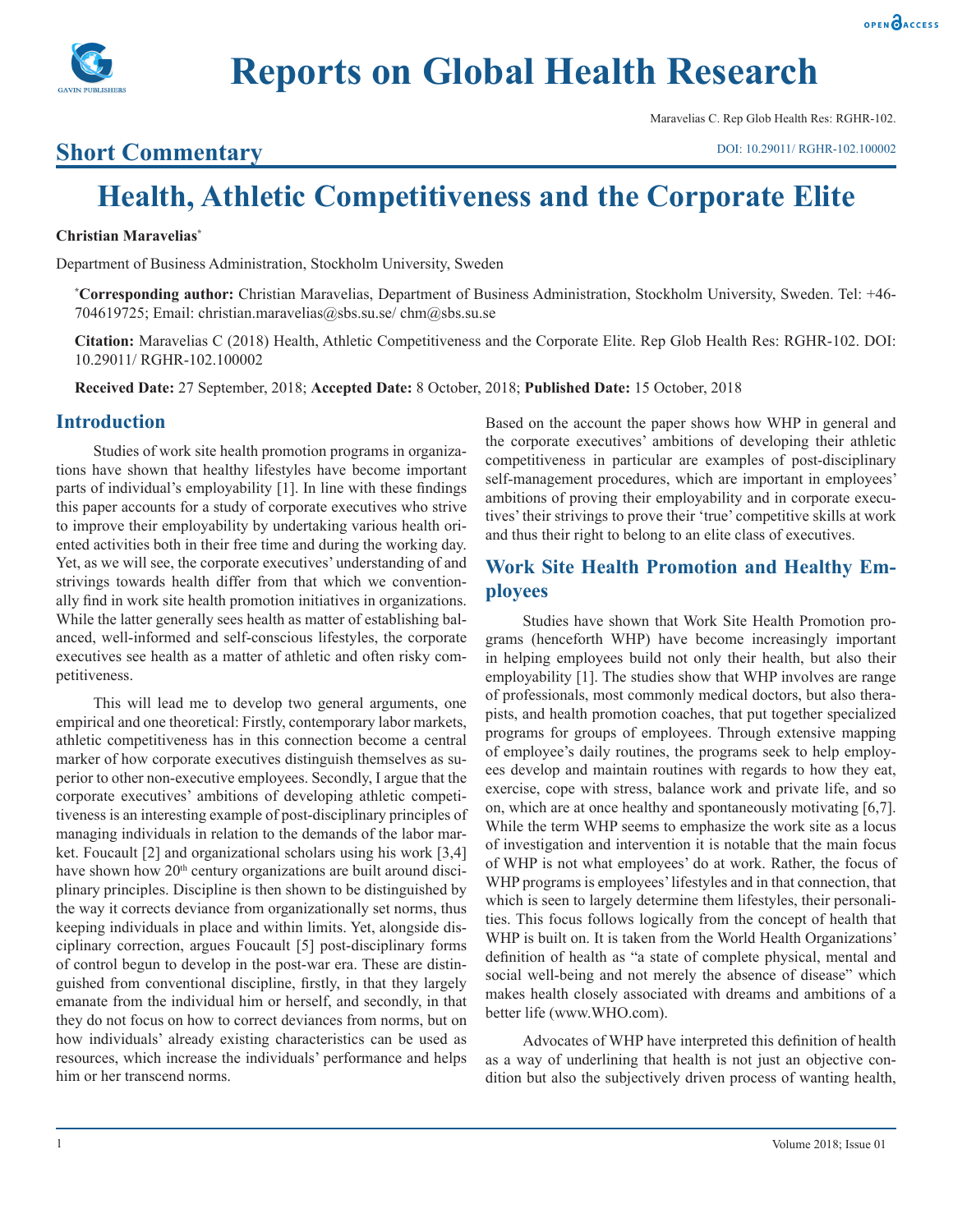improving health and having the capabilities of doing so. In other words, to advocates of WHP the capability and motivation to work on and improve your health is part of the definition of whether or not you are healthy. You may pass a clinical test and still be defined as lacking in health if you are not active and motivated to improve your health. That health promotion is basically a matter of promoting a particular personality and lifestyle became salient to us in our studies of the international bus and truck producers Scania and Volvo [1]. Both Scania and Volvo have invested heavily in occupational health service departments that put together WHP programs for the employees. A catalyst of these investments was a transformation from a Tayloristic to a Lean management production philosophy that both companies initiated in the 1990s.

The introduction of Lean Management proved to be a challenge to both companies, a challenge which in turn proved to be associated with health. Lean Production presupposed "a different kind of worker", the global manager of Scania's production explained. He continued: "the crucial issue in implementing Lean production has not been employees' skills but their mind-sets. I mean, we can recruit individuals with appropriate technical skills or, if they lack particular skills, put them in training. But to make sure that our employees have the mind-set that makes them up to the challenges that come with Lean production has proven to be a lot more difficult". What characterizes individuals with the "right mind set"? A recruitment manager explained that "two decades ago, you could more or less recruit anyone, give him a week's training and place him in the factory. That is no longer possible; many people are far too passive to be able work in our factories." In this connection, a transmission assembly worker at Volvo said: "Old-school workers expect to be told what to do, and nothing is ever their fault. It is management that has not thought things through. But, you know, that is no longer how things work here." As these quotes indicate, the "good" and "employable" worker in the new Lean Management environment is an active, social, communicative, improvement oriented and above all, self-managing individual, very different from the worker fit for the old Tayloristic production regime.

It was here; in relation to these issues that the investments in health that begun in the 1980s took a new turn. Gradually the occupational health services departments at Volvo and Scania focused less and less on defending workers against hazards in their work environment and instead more and more on how to help the executive boards in their ambition of developing the employees as strategic human resources fit for Lean production. As said by one of the executives in a board meeting we attended at Scania: "the health department is now our true HRM department".

Hence, what our and related studies show is firstly that WHP focuses on and defines individuals' health based on the extent to which they lead active, self-conscious and self-improving lifestyles. Secondly, they show that definitions of health hereby become very closely related to definitions of employability. The active, self-conscious and self-improving individual is at once healthy and employable. Third, they show that WHP is not about creating healthy lifestyles or about fundamentally changing employees' lifestyles so that they conform to particular norms of health and employability. WHP, as the name say, is about promoting good characteristics and capabilities that already exists so that other, not good, characteristics and capabilities are pushed aside or disappear altogether.

## **From Discipline to Post-Discipline**

Organization scholars such as Townley [3] Covaleski et al. [4] Maravelias (2016) have made use of Foucault's [2] work on discipline to show how organizational control works itself into individual's subjectivity and identities. The factory, the bureaucratic office, the school, etc., it has been shown, are all based on abilities of observing employees' conduct for the sake of accumulating knowledge about the employee taken as an individual subject. Based on that knowledge, organizations typically seek to correct the employee in relation to set organizational norms, circumscribing the good, employable employee. In line with Foucault's [2] own studies, it has been pointed out that disciplinary correction is not primarily undertaken by organizational authorities, but by individual employees themselves. Since the employees know that they are always potentially observed and always potentially caught 'mis-behaving', they gradually adopt organizational norms as their own and correct themselves accordingly. Hence, discipline, it has been pointed out, works itself into employee's subjectivity.

Foucault  $[5]$  showed that in the  $20<sup>th</sup>$  century disciplinary institutions like the factory, the bureaucracy, the school, etc. begun to be criticized for being closed and for stifling individuals' freedom of movement. In open, consumer oriented societies, disciplinary institutions begun to be seen as impediments to the free movement and the breaking of norms that consumer markets increasingly presupposed. Hereby, disciplinary procedures and institutions begun to change. Munro [8] and Maravelias (2016) have developed how post-disciplinary procedures differ from their disciplinary predecessors. Whereas discipline, they argue, relates to a particular closed space, the factory, the school, the office, etc., post-disciplinary procedures tend to focus on the milieu in which the individual moves and circulates, the network, the team, etc. Furthermore, whereas discipline seeks to correct and change individuals in relation to particular norms and values, post-disciplinary procedures seeks to define the individual in his or her present reality, for the sake of singling out who is valuable and who is not, which individual characteristics that are potential assets, which characteristics that are not, etc. In this regard post-disciplinary procedures come forth as less intrusive and ambitious because they do not seek to change the individual, but to make him or useful based on his or her already existing faculties and conditions.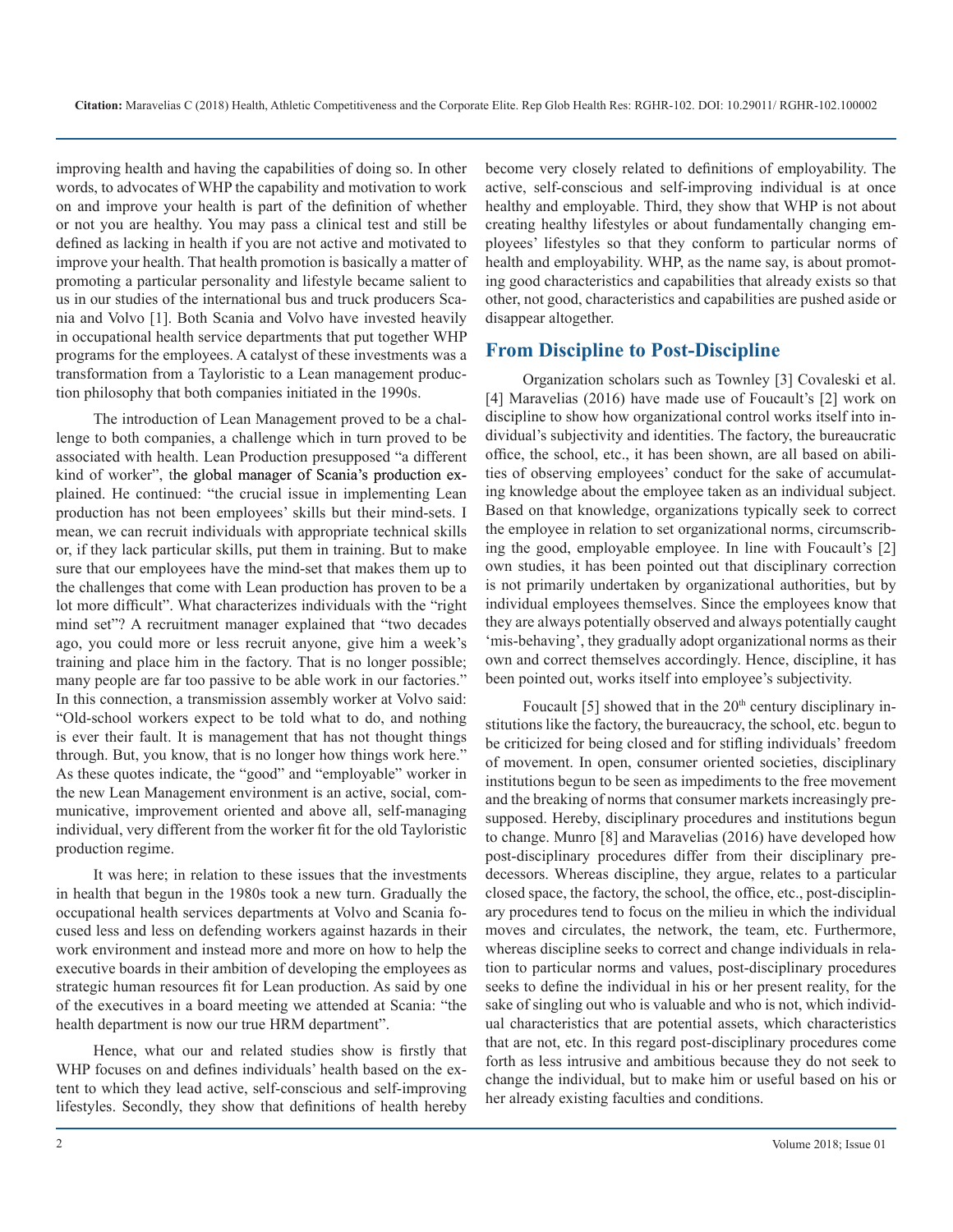WHP, which focuses on employees' lifestyles and that seeks to find in those lifestyles already existing inclinations and faculties for the sake of promoting them, is as I have argued elsewhere (Maravelias, 2016) an interesting example of a post-disciplinary procedure. As we will see below, the corporate executives' ambitions of developing their employability and exclusivity through various athletic activities is another, related, but nevertheless distinct example of a post-disciplinary procedure.

## **The Competing Corporate Elites**

In our studies of WHP at Volvo and Scania and latter at professional service companies such as Astra Zeneca, Systembolaget and Adecco we also began taking an interest in the corporate executives' relation not only to their employees' health but also to their own health. We found that they too seemed to have embraced the idea of a healthy lifestyle as a way of asserting their status and elevated work ethics. In general, the traditional image of the corporate executive as someone who marks his distance to his subordinates by smoking cigars and keeping a slight overweight (indicating that he does not carry out physical labor neither at work nor at home) appeared to be long gone and replaced by the image of a well-toned individual that cares for his health and is in perfect control of his body.

In this respect, our studies point to that the executive elite shares the professional middle class' ambition of maintaining a healthy image built on self-control and an active lifestyle. Yet, our studies also point towards a couple of noteworthy differences between these groups. First, with the exception of occasional team building events where WHP activities may play some part, the executive elites do not take part in WHP programs. Instead they engage personal trainers, specialized physicians and nutritionists and the like. In general, the executive elites engage in individual health activities, not in WHP programs which are perceived by them to be planned and arranged for collectives of individuals.

Second, the executive elites do not just strive to maintain a healthy lifestyle, they go further and pursue athletic, endurance oriented and above all competitive sports activities, which are sometimes quite dangerous and which thus in fact might jeopardize their health. In that connection, the executive elites seldom partake in team sports such as football or ice hockey. Almost exclusively they engage in individual sports such as tennis, long-distance running, cross country skiing, alpine skiing, cycling and so on, where their individual performance is displayed and measured.

Third, while regular employees carry out health activities primarily in their spare time, the corporate executives engage in sports activities also during working hours. In fact, our studies indicate that the distinction between work and leisure, between work and sports, is not necessarily made by the executive elite. In particular, sports such as tennis and golf are part of the executive elites' routine networking activities. Several of the executives also emphasized that: "my job is basically a way of life. Apart from when I am with my family, I do not leave my job behind; I constantly carry it with me." That type of relation to work seemed to imply not only that work seeps into executives' private life, but also that playing tennis or golf with a business colleague is treated as parts of executives' work. Or, to be more precise, it seemed to imply that playing tennis or golf with a business colleague is neither leisure nor work, it is part of an executive's life. An assistant of one of the executives told us that "I manage my boss' agenda. This involves setting up meetings with business associates, but it might also involve booking a tennis court and notifying my boss' tennis partner about the time."

How did the corporate executives motivate their sporty lifestyle? While they typically mentioned the win-win relation between organizational effectiveness and employee wellbeing as basic argument for investing in employees' WHP activities, the arguments for their own engagement in health and sports related activities were of a more symbolic and personal nature. On the one hand they emphasized their role as symbols for the values and the attitudes they hoped would permeate their companies' "culture". Most corporate executives underlined that they want a moderately competitive, doer oriented corporate culture and that they see themselves and their competitive sporting activities as symbols for that culture. One expression for this view was a "culture forming project" in a large firm where the CEO let a professional photographer follow him around, taking pictures of him as he trained at a gym, played tennis and golf, participated in cross-fit sessions, paddled his kayak, and so on. The pictures were then put into a folder that was distributed to all departments in the firm. He explained: "As CEO I am important as a symbol for the company. I want my employees to see that I stand for health, competitiveness, hard work, but also for the importance of having fun."

Even though most executives that we spoke to do not distribute folders with pictures of them competing in a multitude of sports activities, we found approximately the same pattern and the same mixed messages in all firms. On the one hand, the executives' competitive sports activities are not hidden from the employees, but used explicitly to symbolize the values and attitudes the executives hope underlie employees' work: activity, competitiveness, a doer mentality, self-control, team spirit, and so on. The executives emphasize that they have to "walk their talk", that they have to display the characteristics they in turn expect from their employees. On the other hand, however, the executives want their own sporty lifestyle to remain but symbolic to the employees of their firms. A symbol is something that stands for something else; a rock stands for stability and solidity, a heart for love and affection, and so on. The sporty lifestyle of the top executives is meant to stand for competitiveness, self-control, a doer mentality, etc., at work. That is, while the executives' sporty and competitive lifestyle is very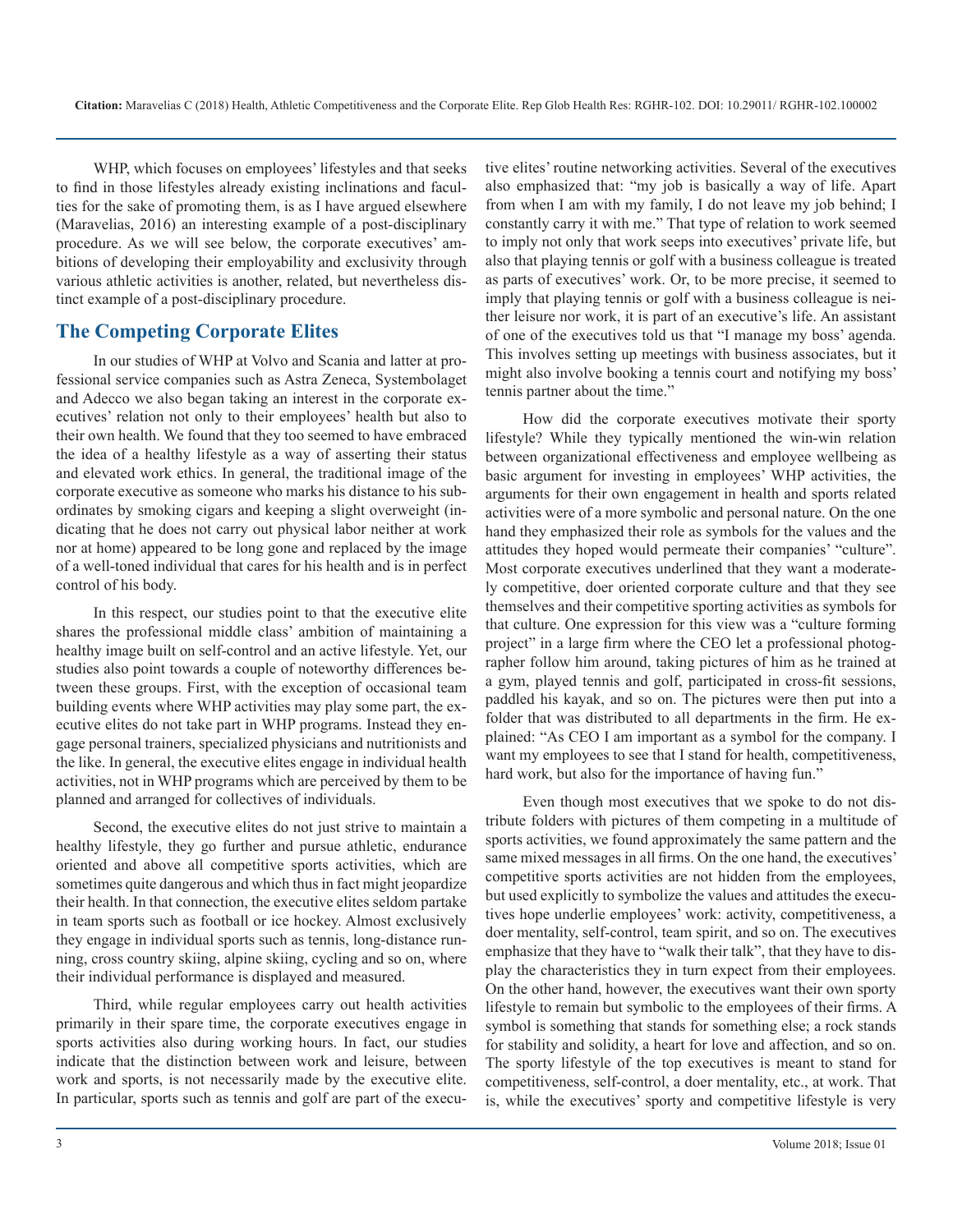much real to them, it is not supposed to be more than a symbol to the employees; a symbol that should motivate them to be healthy as in active, self-controlling and fit for work.

One reason for this seemed to be practical. As said by one of the executives: "most of the employees do not have the abilities I have of setting my own schedule, it would not be realistic for them to live and work the way I do." That is, it is neither possible nor desirable that the employees are more than moderately interested in the executives' sporty lifestyle, because this would risk taking too much time and interest from their work. Another reason, however, concerns the differences the executives see between themselves and their subordinates. In slightly different ways the executives emphasize that "people that reach top management positions tend to have a very competitive orientation to life in general; they love to compete." Competing is seen by the executives to be part of their nature, a nature that defines them and separates them from the rest. Their love for and skills when it comes to competing seemed to form an answer to the question: why have I reached this far? to what extent am I right for, entitled and likely to hold on to a position as top executive?

Taking part in competitive sports is in this respect not merely seen by the executives as a playful expression of their competitive nature, it is also seen as a way of proving to themselves and others whether or not they truly are of this nature. Several of the executives pointed out that in competitive sports "you show what you are made of, whether or not you can keep it together when it really counts." Competitive sports, one executive said, "is as frightening as it is fascinating because there is no place to hide, you show both yourself and others who you are; whether you are able to win or, you know, are one of those guys that that always lose."

However, why do the executives need competitive sports to prove their competitive nature and skills? Are their professional achievements not proof enough? Somewhat paradoxically several of the executives pointed out that corporate life is highly competitive. Yet, "when you have reached above a certain level in the organizational hierarchy, corporate life becomes less and less a competitive game and more and more a political game", one of the executives told us. Corporate life is described by the executives as a competitive game, which, if it is played

well, leads not only to significant financial rewards, but also and more fundamentally, to significant amounts of power. Yet, once executive power has been won, the game is no longer a competition between equals, but a power game between unequal. Hence, when the executives that take part in this game are still young and on their way up, corporate life is driven by competition, but this competitive game ultimately kills competition and transforms the game itself. Competitive sports seemed in part to be a solution to this paradox. While not threatening - other than in symbolic terms - the executives' formal power, it reinserted them into a competitive game between equals where they had the chance to prove that they "were built from the right stuff".

### **Discussion and Conclusions**

With the account for WHP and corporate executives' health initiatives I hope to have pointed towards the different ways in which health has become a central marker of employability on contemporary labor markets. At one side, studies of WHP show that health seems so closely associated with employability that the two concepts emerge as two sides of the same coin. For just like the employable individual is defined by his active, social, improvement oriented and above all self-controlling character, so is the healthy individual. When we move upwards in organizational hierarchies we find executive elites that also adopt an active and improvement oriented lifestyle, but that distinguish themselves from their subordinates by superseding or replacing the subordinates' emphasis of health with competiveness and adventuress.

Keeping these observations in mind I think it is interesting to recall William Whyte's [9] "Organization man", which was celebrated for having captured the essence both of the man idealized as employable in the 1950s and of the systems that socialized and regulated this man. It is striking how different the "organization man" is from the man that emerges as employable in our studies. The "organization man" is employable not because he is active, improvement oriented and self-controlled, but because he is loyal to his employer and to his community, submissive to authority and willing and able to fit in to the huge and profoundly regulated hierarchies that dominated the public and private sector up until the 1970s. In short, the "organization man" was employable because he was always willing and able to obey.

It is also striking how different the systems that socializes and regulates "organization men" are from the employability and health programs accounted for above. Whyte describes a patriarchal system that keeps a constant watching eye on the individual, defines, compares and ranks him in relation to his colleagues, makes sure that he

does not go astray from the path - the career - laid out for him, and if he nevertheless does so, carefully and authoritatively correct him and puts him back on the right track. What Whyte [9] describes is in other words a good example of what Foucault [2] and many of his followers within organization studies [3,4,10] refer to as a system of discipline. Discipline, says Foucault [5] "analyzes and breaks down [individuals] into components such that they can be seen, on the one hand, and modified on the other." Basic in this disciplinary ambition of observing, objectifying and modifying is to circumscribe and isolate a space. Discipline is hereby "essentially centripetal ... [it] concentrates, focuses, and encloses." [5]. It places the individual in a circumscribed space where he knows that he is always potentially seen, always potentially caught misbehav-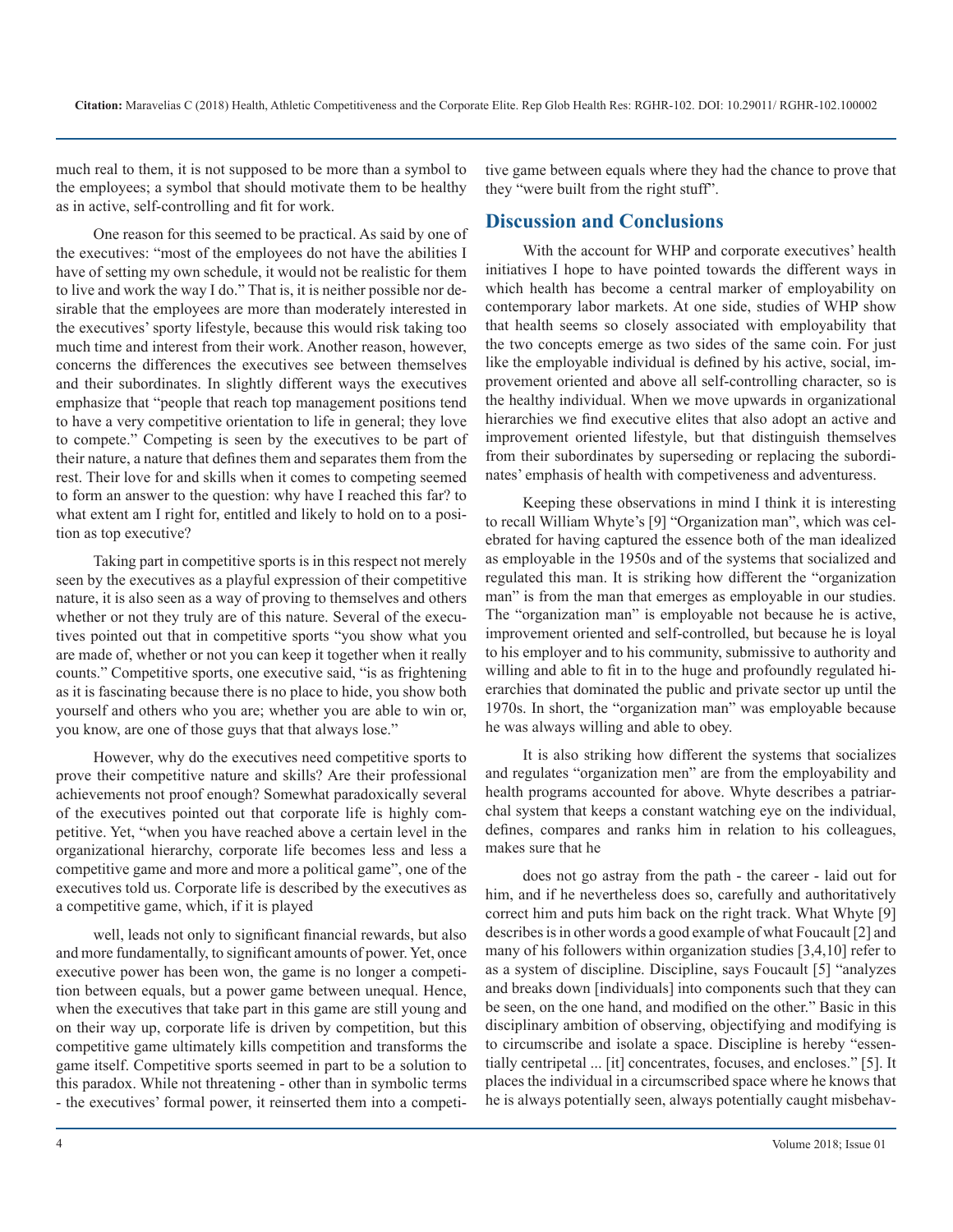ing, and where he thus gradually comes to understand that it is best to internalize the discipline and 'freely make the correct choices'. It is in this way that disciplinary regulation keeps the individual in place and within normative limits; rather than sketching principles of conduct within an open field of potential activities and initiatives, it regulates conduct exhaustively "according to a code of the permitted and the forbidden" [5]. In short: discipline produces the loyal and submissive individuals that Whyte [9] describes by figuratively slapping the individual on the fingers that takes a hold on fleeting opportunities, that takes risks without first considering the consequences in relation to prescribed codes of conduct.

The health and employability programs we have studied depart from this disciplinary schema in several important respects. First of all, while they are based on observations of individuals' conduct and faculties, they do not try to alter or correct the individual in accordance with precise norms of conduct. Instead they seek to allow individuals to run their course, targeting those already existing faculties and behaviors that can be qualified at once as 'good' and as spontaneously motivating for them. Hence, as opposed to disciplinary regulation they do not try to prevent what is bad, dangerous, inappropriate or forbidden, but seek instead to promote what is considered to be 'naturally' good in individuals' lifestyles, careers, personalities, competencies, etc. They take a step back, as it were, and observe the individual from a slight distance, trying to determine the existing identity of the individual; how he sees himself, what he likes to do and can do particularly well, etc. for the sake first of committing the individual to this identity and then of making the small changes to the individuals' attitudes and behaviors that might render the individual functional in a particular working environment. For example, the WHP programs at Scania and Volvo do not seek to transform the employees in relation to set norms defining a healthy and employable employee. In this respect, the type of services these firms and their [experts provide have less to do with disciplinary care than with](https://www.researchgate.net/publication/286933059_Managing_Healthy_Organizations_-_Worksite_Health_Promotion_and_the_New_Self-Management_Paradigm)  commodifying and brokering human capital [8].

All of the above, finally, point towards how both disciplinary regulation and the post-disciplinary regulation that underlie the health and employability programs we study are paradoxical, but in fundamentally different ways. The paradox of disciplinary regulation is that it tries to profoundly change individuals so that they fit precise, restricted and unchanging norms of appropriate and good conduct [11]. The paradox of post-disciplinary regulation is that it [tries to promote a stable existing core of individuals for the sake of](https://link.springer.com/content/pdf/bfm%3A978-0-230-24507-5%2F1.pdf)  rendering them useful in milieus dominated by ideals of constant expansion, change and better performance. Hence, the one seeks to change individuals for the sake of maintaining social and professional stability whereas the other seeks to maintain individuals in [their existing reality for the sake of social and professional change,](http://en.wikipedia.org/wiki/Bangkok_Charter)  flexibility, and expanding performance. To the extent "discipline is centripetal", post-disciplinary regulation, as Munro has suggested

[8], is "centrifugal": On the one hand, in the ways it seeks to make individuals increase their performance and transgress themselves. Rather than preventing individuals from acting in ways which are considered incorrect, thus keeping individuals within the limits of normatively restricted identities, post-disciplinary forms of regulation operates as "technologies of performance" [8], promoting individuals to develop expansive identities that seek potential returns, e.g. in the form of increased health and performance, by taking calculated initiatives. On the other hand, it is centrifugal in the sense that it seeks to integrate and combine new elements and areas of expertise. The WHP programs illustrate this by bringing together and making use of expertise in organizational development and recruitment consultancy with medical doctors, therapists, diet specialists and experts in neuro-psychiatric testing, all for the sake of what is in the best interest of the employee and the employer - and where interests are then defined in utilitarian terms of costs and benefits.

The athletic activities undertaken by the corporate executives are illustrative of an additional aspect of these post-disciplinary procedures: they have a tendency to discriminate different 'classes' of employees. By 'classes' of employees I then intend the Weberian sense of class as individual attributes and living conditions, which give access to specific economic and social opportunities [12]. We have seen how the corporate executives explicitly strive to define themselves in terms, which establish exclusive boundaries towards other employees. Hence, WHP programs dedicated to employees and the athletic activities undertaken by corporate executives separates individuals in bio-political classes while joining them in an ambition to compete, to improve and thereby, possibly, to become best in their own class.

#### **References**

- 1. [Holmqvist M, Maravelias C \(2011\) Managing Healthy Organizations](https://www.researchgate.net/publication/286933059_Managing_Healthy_Organizations_-_Worksite_Health_Promotion_and_the_New_Self-Management_Paradigm)  Work-site Health Promotion and the new Self-Management Paradigm. [London: Routledge 182.](https://www.researchgate.net/publication/286933059_Managing_Healthy_Organizations_-_Worksite_Health_Promotion_and_the_New_Self-Management_Paradigm)
- 2. [Foucault M \(1977\) Discipline and Punish. New York: Pantheon 1977.](http://www.worldcat.org/title/discipline-and-punish-the-birth-of-the-prison/oclc/3328401)
- 3. [Townley B \(1994\) Reframing Human Resource Management: Power,](https://www.amazon.com/Reframing-Human-Resource-Management-Subject/dp/0803984960)  [Ethics and the Subject at Work. London: SAGE Publications Ltd 1994.](https://www.amazon.com/Reframing-Human-Resource-Management-Subject/dp/0803984960)
- 4. [Covaleski MA, Mark WD, Heian JB, Samuel S \(1998\) The Calculated](https://www.researchgate.net/publication/272044466_The_Calculated_and_the_Avowed_Techniques_of_Discipline_and_Struggles_Over_Identity_in_Big_Six_Public_Accounting_Firms)  [and the Avowed: Techniques of Discipline and Struggles over Identity](https://www.researchgate.net/publication/272044466_The_Calculated_and_the_Avowed_Techniques_of_Discipline_and_Struggles_Over_Identity_in_Big_Six_Public_Accounting_Firms)  [in Big Six Public Accounting Firms. Administrative Science Quarterly](https://www.researchgate.net/publication/272044466_The_Calculated_and_the_Avowed_Techniques_of_Discipline_and_Struggles_Over_Identity_in_Big_Six_Public_Accounting_Firms)  [43: 293-327.](https://www.researchgate.net/publication/272044466_The_Calculated_and_the_Avowed_Techniques_of_Discipline_and_Struggles_Over_Identity_in_Big_Six_Public_Accounting_Firms)
- 5. [Foucault M \(2007\) Security, Territory, Population, Lectures at the Col](https://link.springer.com/content/pdf/bfm%3A978-0-230-24507-5%2F1.pdf)lège de France, 1977-1978.
- 6. [Robert D, Tannahill A, Tannahill C \(1996\) Health Promotion: Models](https://global.oup.com/academic/product/health-promotion-models-and-values-9780192625915%3Flang%3Den%26cc%3Dfr)  [and Values, Oxford: Oxford University Press 1996.](https://global.oup.com/academic/product/health-promotion-models-and-values-9780192625915%3Flang%3Den%26cc%3Dfr)
- 7. [WHO \(2005\) Bangkok Charter for Health Promotion in a Globalized](http://en.wikipedia.org/wiki/Bangkok_Charter)  World.
- 8. [Munro I \(2012\) The Management of Circulations: Biopolitical Varia](https://www.researchgate.net/publication/259911817_The_Management_of_Circulations_Biopolitical_Variations_After_Foucault)[tions After Foucault. International Journal of Management Reviews 14:](https://www.researchgate.net/publication/259911817_The_Management_of_Circulations_Biopolitical_Variations_After_Foucault)  [345-362](https://www.researchgate.net/publication/259911817_The_Management_of_Circulations_Biopolitical_Variations_After_Foucault).